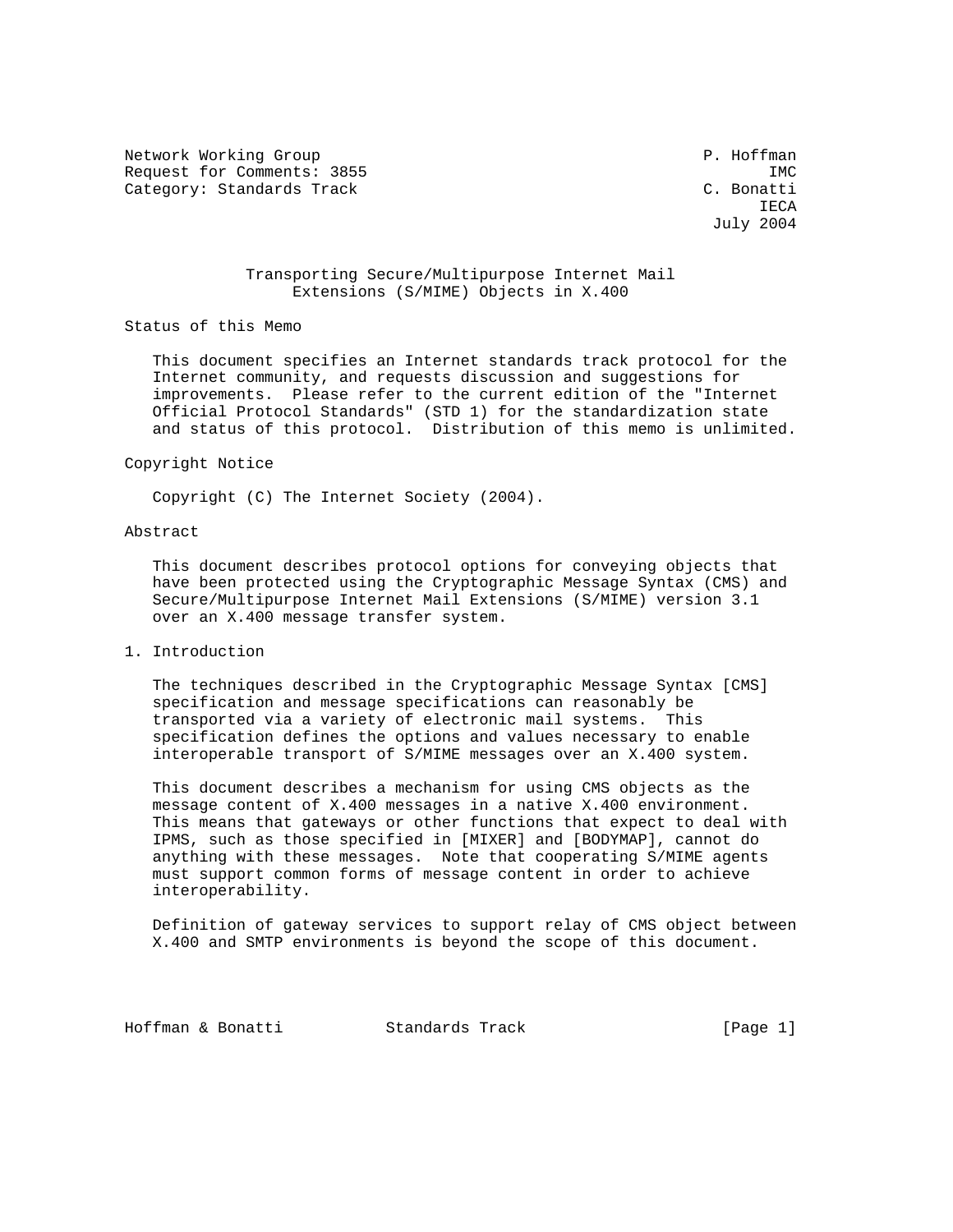# 1.1. Terminology

 The key words "MUST", "SHALL", "REQUIRED", "SHOULD", "RECOMMENDED", and "MAY" in this document are to be interpreted as described in BCP 14, RFC 2119 [MUSTSHOULD].

### 1.2. Definitions

For the purposes of this document, the following definitions apply.

ASN.1: Abstract Syntax Notation One, as defined in ISO/IEC 8824.

 Object Identifier (OID): A globally unique identifier value consisting of a sequence of integer values assigned through distributed registration as specified by ISO/IEC 8824.

 Transfer Encoding: A reversible transformation made on data so 8-bit or binary data may be sent via a channel that only transmits 7-bit data.

1.3. Compatibility with Existing S/MIME Implementations

 It is a goal of this document to, if possible, maintain backward compatibility with existing X.400 implementations that employ S/MIME v3.1 wrappers.

- 2. S/MIME Packaging
- 2.1. The X.400 Message Structure

 This section reviews the X.400 message format. An X.400 message has two parts, the envelope and the content, as described in X.402 [X.400]:

- Envelope -- An information object whose composition varies from one transmittal step to another and that variously identifies the message's originator and potential recipients, documents its previous conveyance and directs its subsequent conveyance by the Message Transfer System (MTS), and characterizes its content.
- Content -- The content is the piece of information that the originating User Agent wants to be delivered to one or more recipients. The MTS neither examines nor modifies the content, except for conversion, during its conveyance of the message. MTS conversion is not applicable to the scenario of this document because such conversion is incompatible with CMS protection mechanisms.

Hoffman & Bonatti Standards Track [Page 2]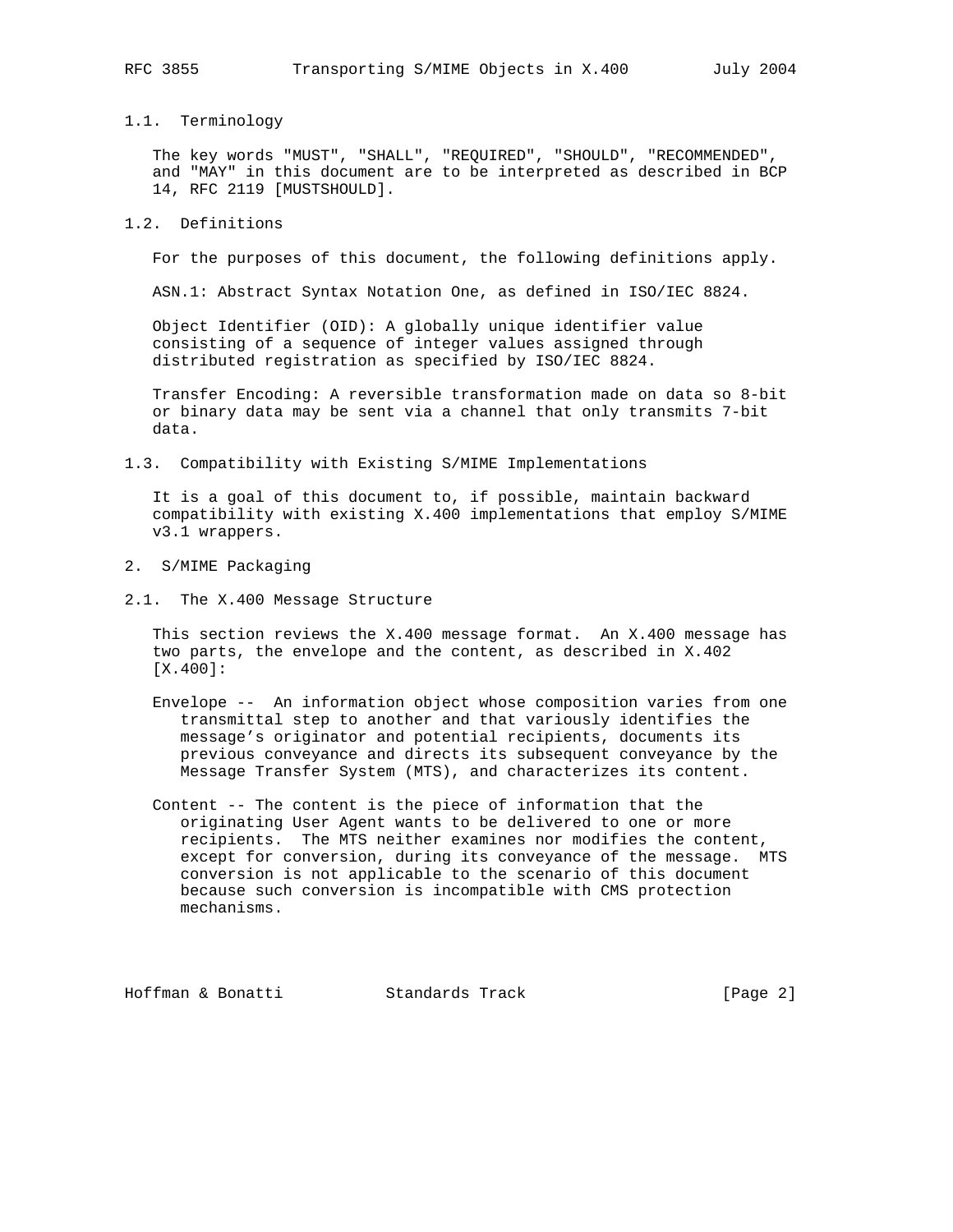One piece of information borne by the envelope identifies the type of the content. The content type is an identifier (an ASN.1 OID or Integer) that denotes the syntax and semantics of the content overall. This identifier enables the MTS to determine the message's deliverability to particular users, and enables User Agents and Message Stores to interpret and process the content.

 Some X.400 content types further refine the structure of content as a set of heading elements and body parts. An example of this is the Interpersonal Messaging System (IPMS). The IPMS content structure is able to convey zero or more arbitrary body parts each identified by the body part type. The body part type is an ASN.1 OID or Integer that denotes the syntax and semantics of the body part in question.

2.2. Carrying S/MIME as X.400 Content

 When transporting a CMS-protected message in X.400, the preferred approach (except as discussed in section 2.3 below) is to convey the object as X.400 message content. This section describes how S/MIME CMS objects are conveyed as the content part of X.400 messages. This mechanism is suitable for transport of CMS-protected messages regardless of the mail content that has been encapsulated.

 Implementations MUST include the CMS object in the content field of the X.400 message.

 If the CMS object is covered by an outer MIME wrapper, the content type field of the P1 envelope MUST be set to the following CMS defined value:

 $id$ -data OBJECT IDENTIFIER ::= { iso(1) member-body(2) us(840) rsadsi(113549) pkcs(1) pkcs7(7) 1 }

 If the CMS object is not covered by an outer MIME wrapper, the content-type field of the P1 envelope MUST be set to the following CMS-defined value:

 $id-ct-contentInfo$  OBJECT IDENTIFIER  $::=$  {  $iso(1)$  member-body(2) us(840) rsadsi(113549) pkcs(1) pkcs-9(9) smime(16) content-types(1) 6}

2.2.1. Carrying Plaintext MIME objects as X.400 Content

 When transporting a plaintext MIME object in X.400, the preferred approach is to convey the object as X.400 message content. The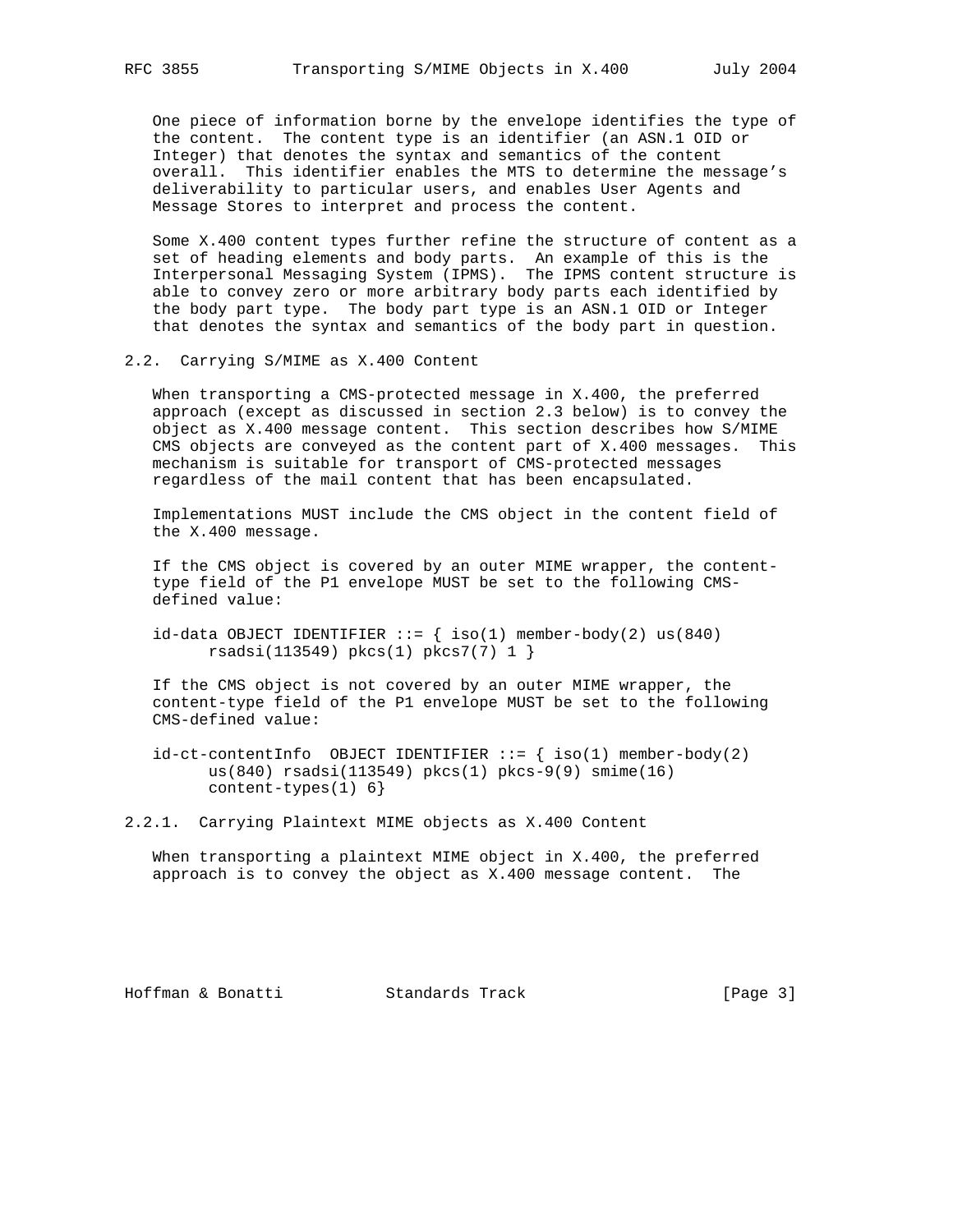content-type field of the P1 envelope MUST be set to the following CMS-defined value:

id-data OBJECT IDENTIFIER  $::=$  { iso(1) member-body(2) us(840) rsadsi(113549) pkcs(1) pkcs7(7) 1 }

2.3. Carrying S/MIME as IPMS Body Parts

 Under some circumstances S/MIME CMS-protected messages can be conveyed within select body parts of the content. Implementations generally SHOULD NOT embed CMS objects within X.400 body parts, but should instead convey them as content as described in section 2.2. Nevertheless, one notable exception is necessary for the case of forwarding.

 In instances when CMS objects are forwarded as part of a message forwarding function, use of a body part is necessary. When forwarding a CMS object in an IPMS or IPMS-compatible body part, implementations MUST use the content-body-part as formally defined by [X.400], as shown below for reference.

```
 content-body-part {ExtendedContentType:content-type}
 EXTENDED-BODY-PART-TYPE ::= {
      PARAMETERS {ForwardedContentParameters IDENTIFIED BY
         \{id-ep-content -- concatenated with content-type -- \},
      DATA {Content IDENTIFIED BY
         \{id-et-content -- concatenated with content-type -- \} ForwardedContentParameters ::= SET {
```
 delivery-time [0] MessageDeliveryTime OPTIONAL, delivery-envelope [1] OtherMessageDeliveryFields OPTIONAL, mts-identifier [2] MessageDeliveryIdentifier OPTIONAL }

 $id-ep-content ::= {joint-iso-itu-t(2) mhs(6) ipms(1) ep(11) 17}$ 

 $id-et-content ::= {joint-iso-itu-t(2) mhs(6) ipms(1) et(4) 17}$ 

 The implementation MUST copy the CMS object to be forwarded into the Content field of the content-body-part. The direct-reference field of the body part MUST include the OID formed by the concatenation of the id-et-content value and the following CMS-defined value.

 id-ct-contentInfo OBJECT IDENTIFIER ::=  $\{ iso(1)$  member-body(2) us(840) rsadsi(113549) pkcs(1)  $pkcs-9(9)$  smime $(16)$  content-types $(1) 6$ }

 For example, to forward any CMS object the DATA component of the body part would be identified by { 2 6 1 4 17 1 2 840 113549 1 9 16 1 6 }.

Hoffman & Bonatti Standards Track [Page 4]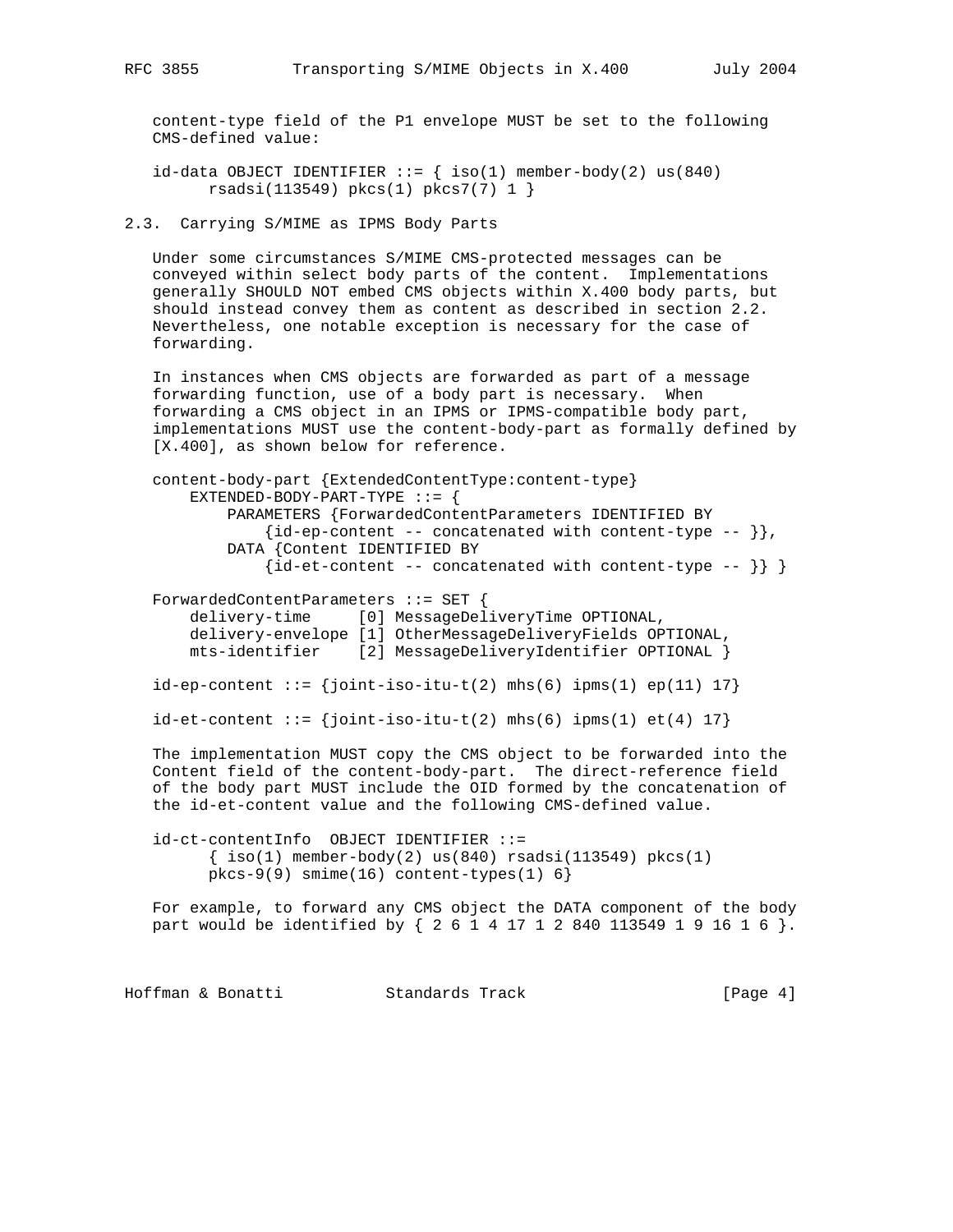The ForwardedContentParameters are optional and MAY be supported at the discretion of the implementor. The OID value id-et-content MAY also be included in the original-encoded-information-types field of the X.400 message envelope at the discretion of the sending S/MIME agent.

 In this instance, the content-type field of the P1 envelope MUST be set to the value associate with the forwarding content (e.g., integer 22 for IPMS).

# 2.4. Transfer Encoding

 According to various S/MIME specifications for message wrapping, CMS objects MAY optionally be wrapped in MIME to dynamically support 7 bit transport. This outer wrapping is not required for X.400 transport, and generally SHOULD NOT be applied in a homogeneous X.400 environment. Heterogeneous mail systems or other factors MAY require the presence of this outer MIME wrapper

### 2.5. Encoded Information Type Indication

 In [MSG], the application/pkcs7-mime content type and optional "smime-type" parameter are used to convey details about the security applied (signed or enveloped) along with information about the contained content. This may aid receiving S/MIME implementations in correctly processing the secured content. Additional values of smime-type are defined in [ESS]. In an X.400 transport environment, MIME typing is not available. Therefore the equivalent semantic is conveyed using the Encoded Information Types (EITs). The EITs are conveyed in the original-encoded-information-types field of the X.400 message envelope. This memo defines the following smime-types.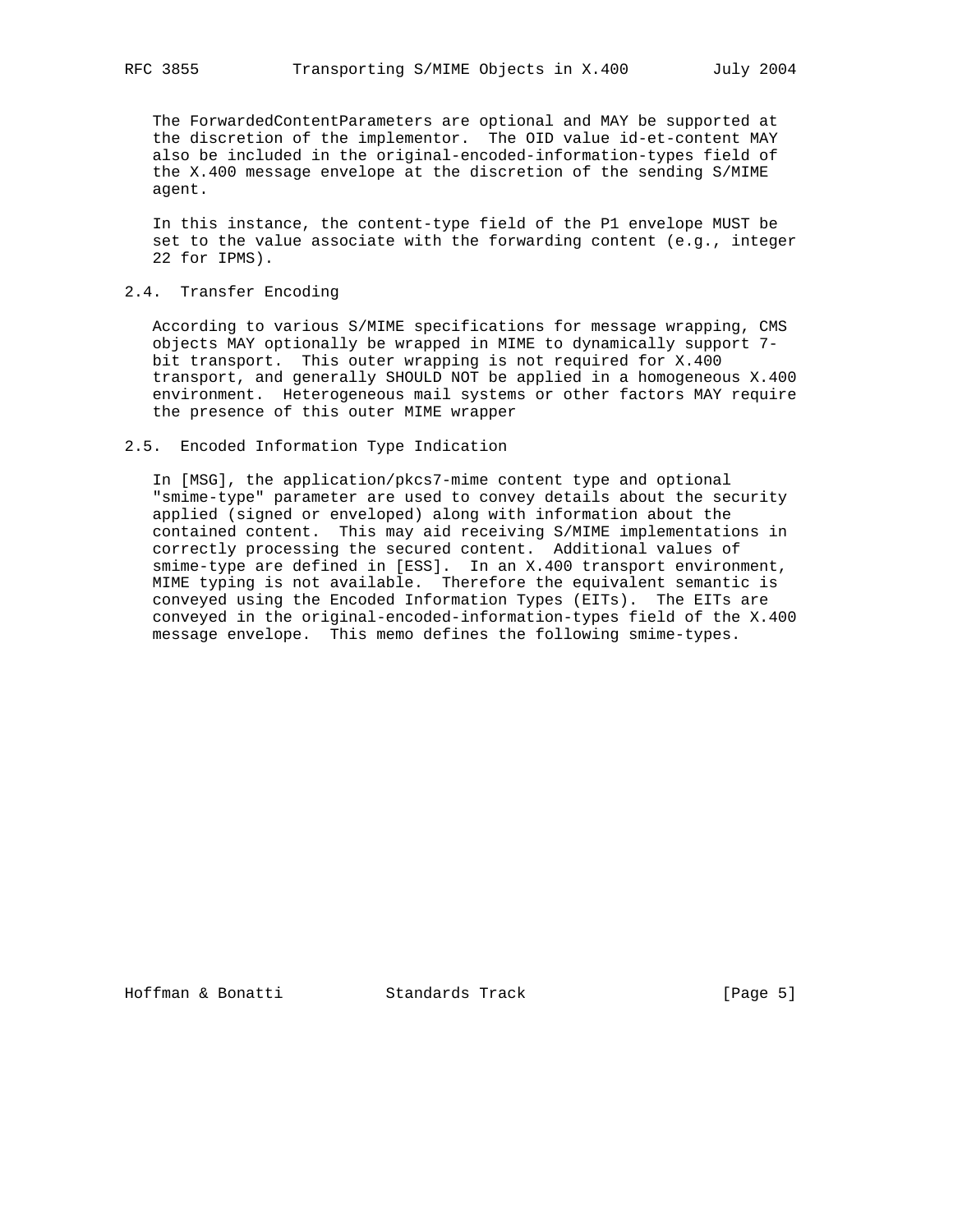| smime-type<br>CMS protection type | EIT Value (OID)<br>Inner Content<br>________________ |
|-----------------------------------|------------------------------------------------------|
| enveloped-data                    | id-eit-envelopedData                                 |
| EnvelopedData                     | Data                                                 |
| signed-data                       | id-eit-signedData                                    |
| SignedData                        | Data                                                 |
| certs-only                        | id-eit-certsOnly                                     |
| SignedData                        | empty (zero-length content)                          |
| signed-receipt                    | id-eit-signedReceipt                                 |
| SignedData                        | Receipt                                              |
| enveloped-x400                    | id-eit-envelopedx400                                 |
| EnvelopedData                     | X.400 content                                        |
| signed-x400                       | id-eit-signedx400                                    |
| SignedData                        | X.400 content                                        |
| compressed-data                   | id-eit-compressedData                                |
| CompressedData                    | RFC 3274 compression wrapper                         |

+-----------------------------------------------------+

 Sending agents SHOULD include the appropriate S/MIME EIT OID value. Receiving agents SHOULD recognize S/MIME OID values in the EITs field, and process the message appropriately according to local procedures.

 In order that consistency can be obtained in future S/MIME EIT assignments, the following guidelines should be followed when assigning new EIT values. Values assigned for S/MIME EITs should correspond to assigned smime-type values on a one-to-one basis. The restrictions of section 3.2.2 of [MSG] therefore apply. S/MIME EIT values may coexist with other EIT values intended to further qualify the makeup of the protected content.

Hoffman & Bonatti Standards Track [Page 6]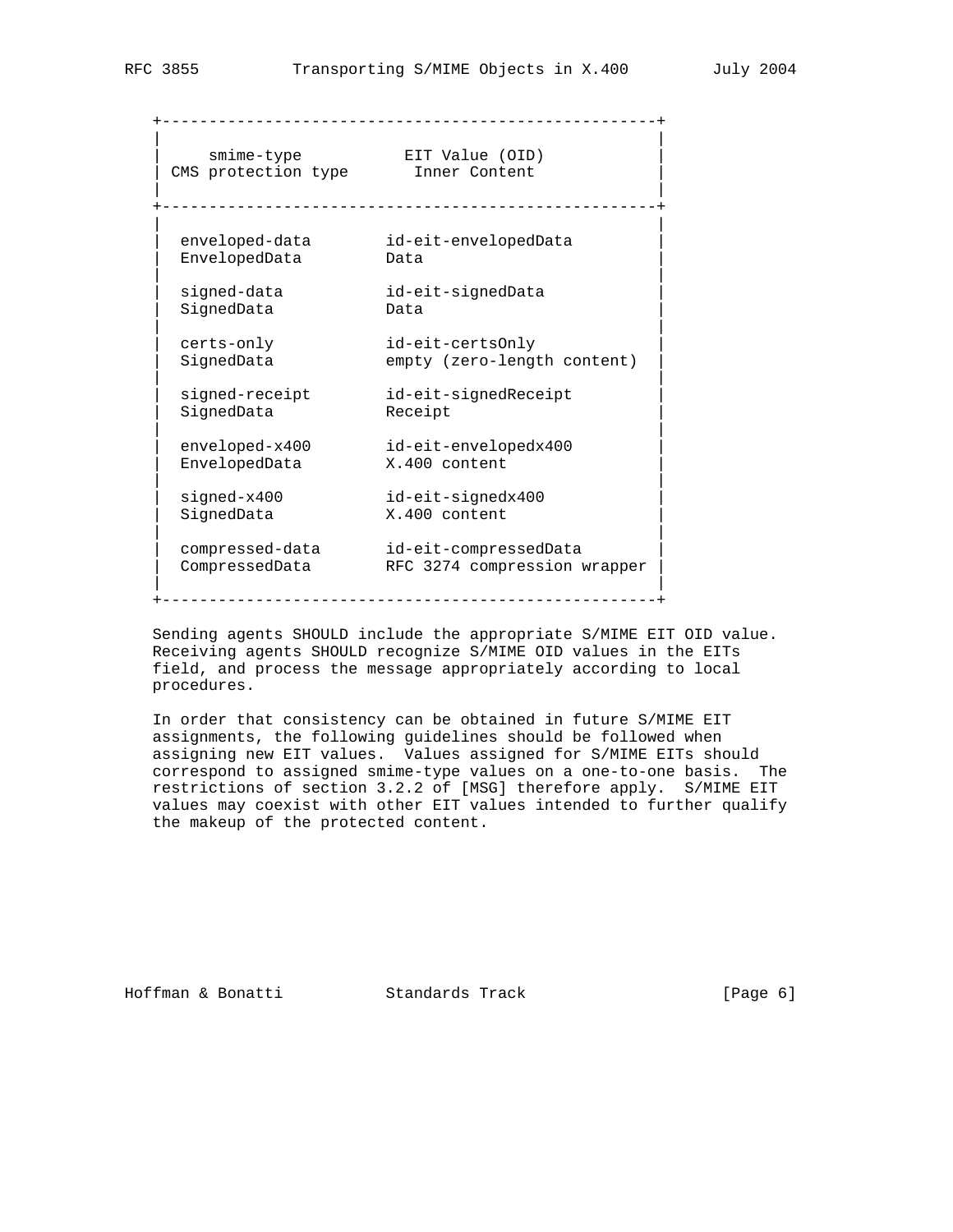# 2.5.1. Enveloped Data

 The enveloped data EIT indicates that the X.400 content field contains a MIME type that has been protected by the CMS enveloped data content type in accordance with [MSG]. The resulting enveloped data CMS content is conveyed in accordance with section 2.2. This EIT should be indicated by the following OID value:

 id-eit-envelopedData OBJECT IDENTIFIER ::=  $\{ iso(1)$  member-body(2) us(840) rsadsi(113549) pkcs(1)  $pkcs-9(9)$  smime(16) id-eit(10) id-eit-envelopedData(1) }

### 2.5.2. Signed Data

 The signed data EIT indicates that the X.400 content field contains a MIME type that has been protected by the CMS signed-data content type in accordance with [MSG]. The resulting signed data CMS content is conveyed in accordance with section 2.2. This EIT should be indicated by the following OID value:

 id-eit-signedData OBJECT IDENTIFIER ::=  $\{ iso(1)$  member-body(2) us(840) rsadsi(113549) pkcs(1)  $pkcs-9(9)$  smime(16) id-eit(10) id-eit-signedData(2) }

# 2.5.3. Certs Only

 The certs-only message is used to transport certificates and/or CRLs, such as in response to a registration request. This is described in [CERT31]. The certs-only message consists of a single instance of CMS content of type signed-data. The encapContentInfo eContent field MUST be absent and signerInfos field MUST be empty. The resulting certs-only CMS content is conveyed in accordance with section 2.2. This EIT should be indicated by the following OID value:

 id-eit-certsOnly OBJECT IDENTIFIER ::=  $\{\text{iso}(1) \text{ member-body}(2) \text{ us}(840) \text{ rsadsi}(113549) \text{ pkcs}(1)$  $pkcs-9(9)$  smime(16) id-eit(10) id-eit-certsOnly(3) }

### 2.5.4. Signed Receipt

 The signed receipt EIT indicates that the X.400 content field contains a Receipt content that has been protected by the CMS signed-data content type in accordance with [ESS]. The resulting CMS signed-data content is conveyed in accordance with section 2.2. This EIT should be indicated by the following OID value:

Hoffman & Bonatti Standards Track [Page 7]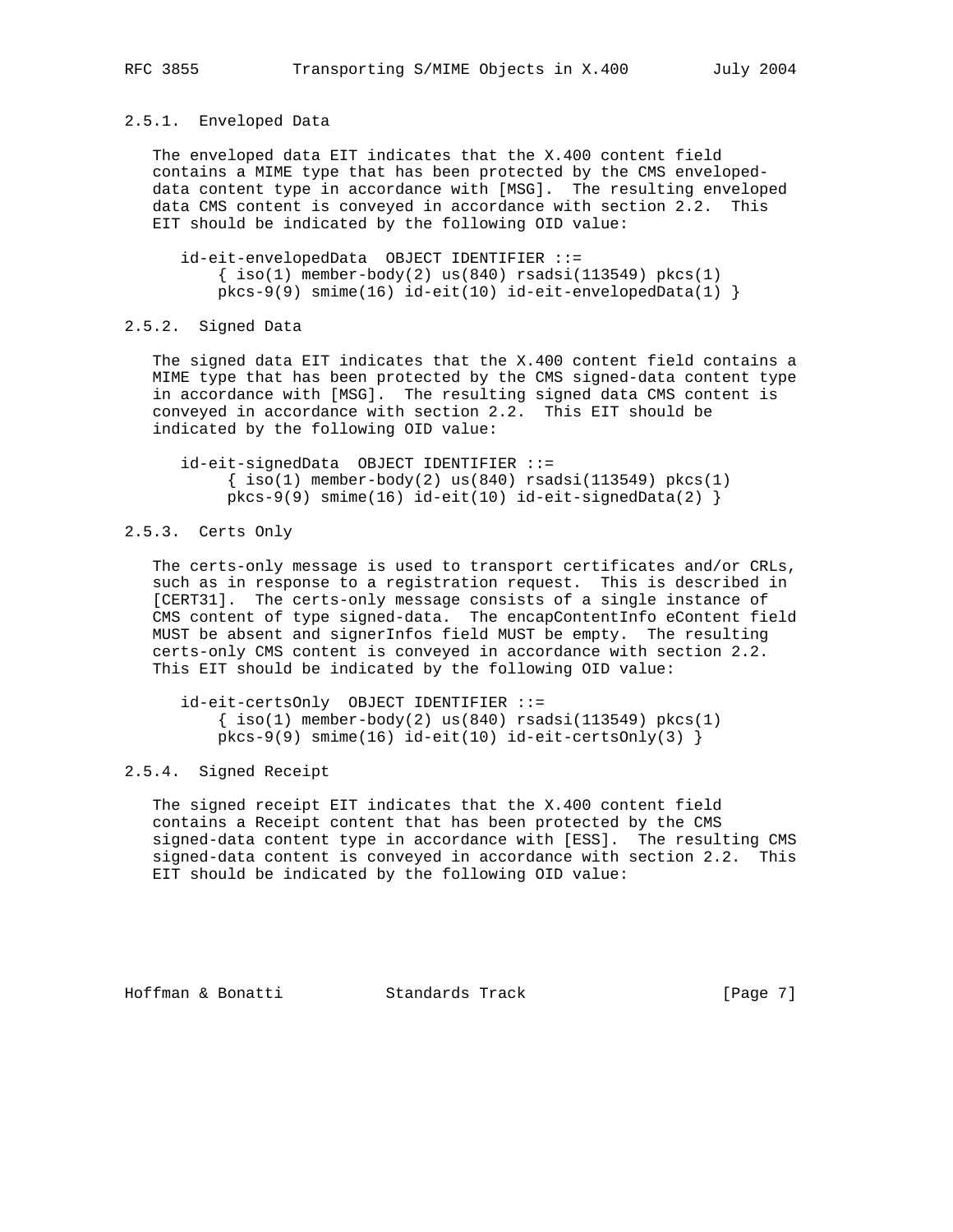id-eit-signedReceipt OBJECT IDENTIFIER ::=  $\{ iso(1)$  member-body(2) us(840) rsadsi(113549) pkcs(1)  $pkcs-9(9)$  smime(16) id-eit(10) id-eit-signedReceipt(4) }

2.5.5. Enveloped X.400

 The enveloped X.400 EIT indicates that the X.400 content field contains X.400 content that has been protected by the CMS enveloped data content type in accordance with [X400WRAP]. The resulting enveloped X.400 CMS content is conveyed in accordance with section 2.2. This EIT should be indicated by the following OID value:

```
 id-eit-envelopedX400 OBJECT IDENTIFIER ::=
 \{ iso(1) member-body(2) us(840) rsadsi(113549) pkcs(1)
pkcs-9(9) smime(16) id-eit(10) id-eit-envelopedX400(5) }
```
2.5.6. Signed X.400

 The signed X.400 EIT indicates that the X.400 content field contains X.400 content that has been protected by the CMS signed-data content type in accordance with [X400WRAP]. The resulting signed X.400 CMS content is conveyed in accordance with section 2.2. This EIT should be indicated by the following OID value:

```
 id-eit-signedX400 OBJECT IDENTIFIER ::=
 \{ iso(1) member-body(2) us(840) rsadsi(113549) pkcs(1)
pkcs-9(9) smime(16) id-eit(10) id-eit-signedX400(6) }
```
## 2.5.7. Compressed Data

 The compressed data EIT indicates that the X.400 content field contains a another type that has been compressed by the compressed data content type in accordance with [COMPRESS]. The resulting CMS content is conveyed in accordance with section 2.2. This EIT should be indicated by the following OID value:

 id-eit-compressedData OBJECT IDENTIFIER ::=  $\{ iso(1)$  member-body(2) us(840) rsadsi(113549) pkcs(1)  $pkcs-9(9)$  smime(16)  $id-eit(10)$  id-eit-compressedData(7) }

2.6. Interaction with X.400 Elements of Service

 Care should be taken in the selection of X.400 services to be used in conjunction with CMS objects. Services affecting conversion of the content, expansion of Distribution Lists (DLs), and message redirection can interact badly with services provided by the "EnvelopedData" and "SignedData" CMS content types.

Hoffman & Bonatti Standards Track [Page 8]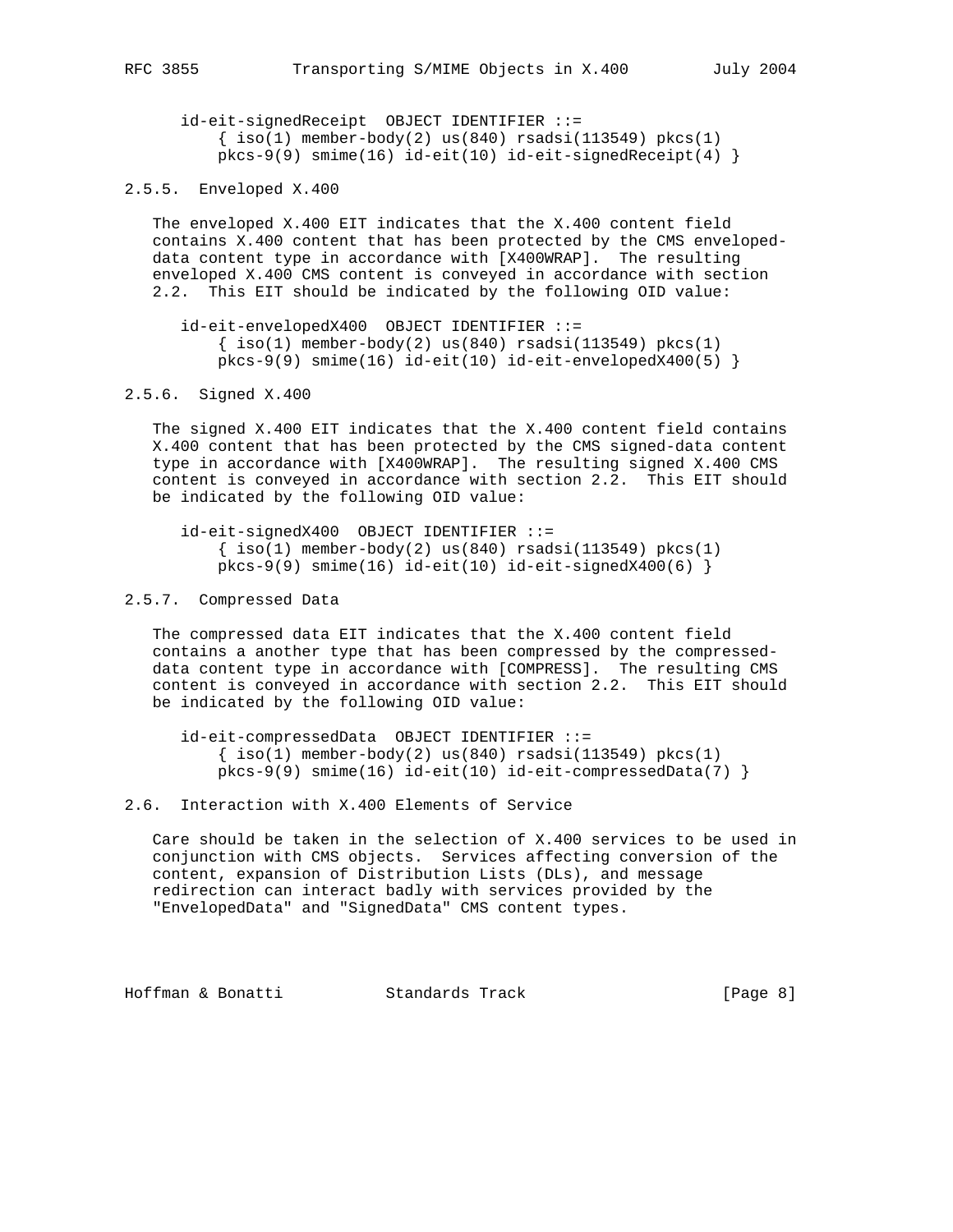# 2.6.1. MTS Conversion Services

 MTS conversion is not applicable to the scenario of this document because such conversion is incompatible with CMS protection mechanisms. X.400 systems that implement conversion services should generally be unable to attempt conversion of CMS content types because those types do not conform to X.420 structure rules. Nevertheless, when transporting CMS objects within an X.400 environment, the Conversion Prohibition service SHOULD be selected.

# 2.6.2. Message Redirection Services

 X.400 message redirection services can have an indirect impact on the application of the CMS "EnvelopedData" content type. Several different forms of redirection are possible in X.400, including:

- Originator Requested Alternate Recipient (ORAR)
- Alternate Recipient Assignment
- Redirection of Incoming Messages

 In addition, any auto-forwarding services that are not security-aware may share the same problem. An auto-forwarding implementation that removes the EnvelopedData and reapplies it for the forwarded recipient is not affected by this problem. The normal case is that the private key is not available when the human user is not present, thus decryption is not possible. However, if the private key is present, forwarding can be used instead.

 When the "EnvelopedData" content type is used to protect message contents, an instance of RecipientInfo is needed for each recipient and alternate recipient in order to ensure the desired access to the message. A RecipientInfo for the originator is a good practice just in case the MTS returns the whole message.

 In the event that ORAR is used, the originator is aware of the identity of the alternate recipient and SHOULD include a corresponding RecipientInfo element. For other forms of redirection (including non-security-aware auto-forwarding) the alternate recipient must either have access to the intended recipient's keys (not recommended) or must relay the message to the intended recipient by other means.

# 2.6.3. DL Expansion

 X.400 DLs can have an indirect impact on the application of the CMS "EnvelopedData" content type. When the "EnvelopedData" content type is used to protect message contents, an instance of RecipientInfo is needed for each recipient in order to ensure the desired access to

Hoffman & Bonatti Standards Track [Page 9]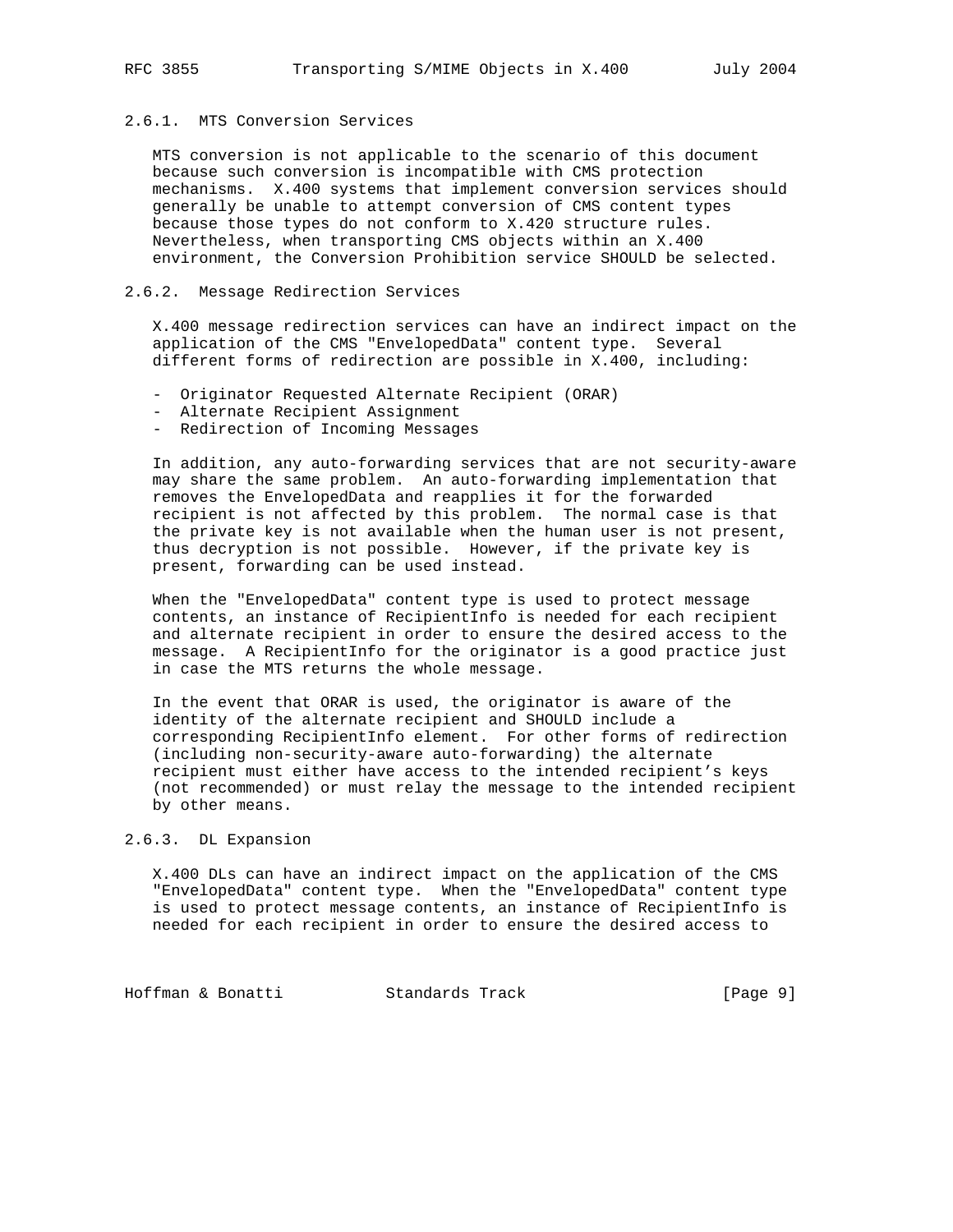the message. Messages to a DL would typically include only a single RecipientInfo associated with the DL. Unlike Mail Lists (MLs) described in [ESS], however, X.400 DLs are not generally security aware and do not regenerate RecipientInfo elements for the DL members. It is recommended that a security-aware ML conforming to [ESS] be used in preference to X.400 DLs. When transporting CMS objects within an X.400 environment, the DL Expansion Prohibited service SHOULD be selected.

3. Security Considerations

 This specification introduces no new security concerns to the CMS or S/MIME models. Security issues are identified in section 5 of [MSG], section 6 of [ESS] and the Security Considerations section of [CMS].

- 4. References
- 4.1. Normative References
	- [MUSTSHOULD] Bradner, S., "Key words for use in RFCs to Indicate Requirement Levels", BCP 14, RFC 2119, March 1997.
	- [CERT31] Ramsdell, B., Ed., "Secure/Multipurpose Internet Mail Extensions (S/MIME) Version 3.1 Certificate Handling", RFC 3850, July 2004.
	- [CMS] Housley, R., "Cryptographic Message Syntax (CMS)", RFC 3852, July 2004.
	- [COMPRESS] Gutmann, P., "Compressed Data Content Type for Cryptographic Message Syntax (CMS)", RFC 3274, June 2002.
	- [ESS] Hoffman, P., Ed., "Enhanced Security Services for S/MIME", RFC 2634, June 1999.
	- [MSG] Ramsdell, B., Ed., "Secure/Multipurpose Internet Mail Extensions (S/MIME) Version 3.1 Message Specification", RFC 3851, July 2004.
	- [X.400] ITU-T X.400 Series of Recommendations, Information technology - Message Handling Systems (MHS). X.400: System and Service Overview; X.402: Overall Architecture; X.411: Message Transfer System: Abstract Service Definition and Procedures; X.420: Interpersonal Messaging System; 1996.

Hoffman & Bonatti Standards Track [Page 10]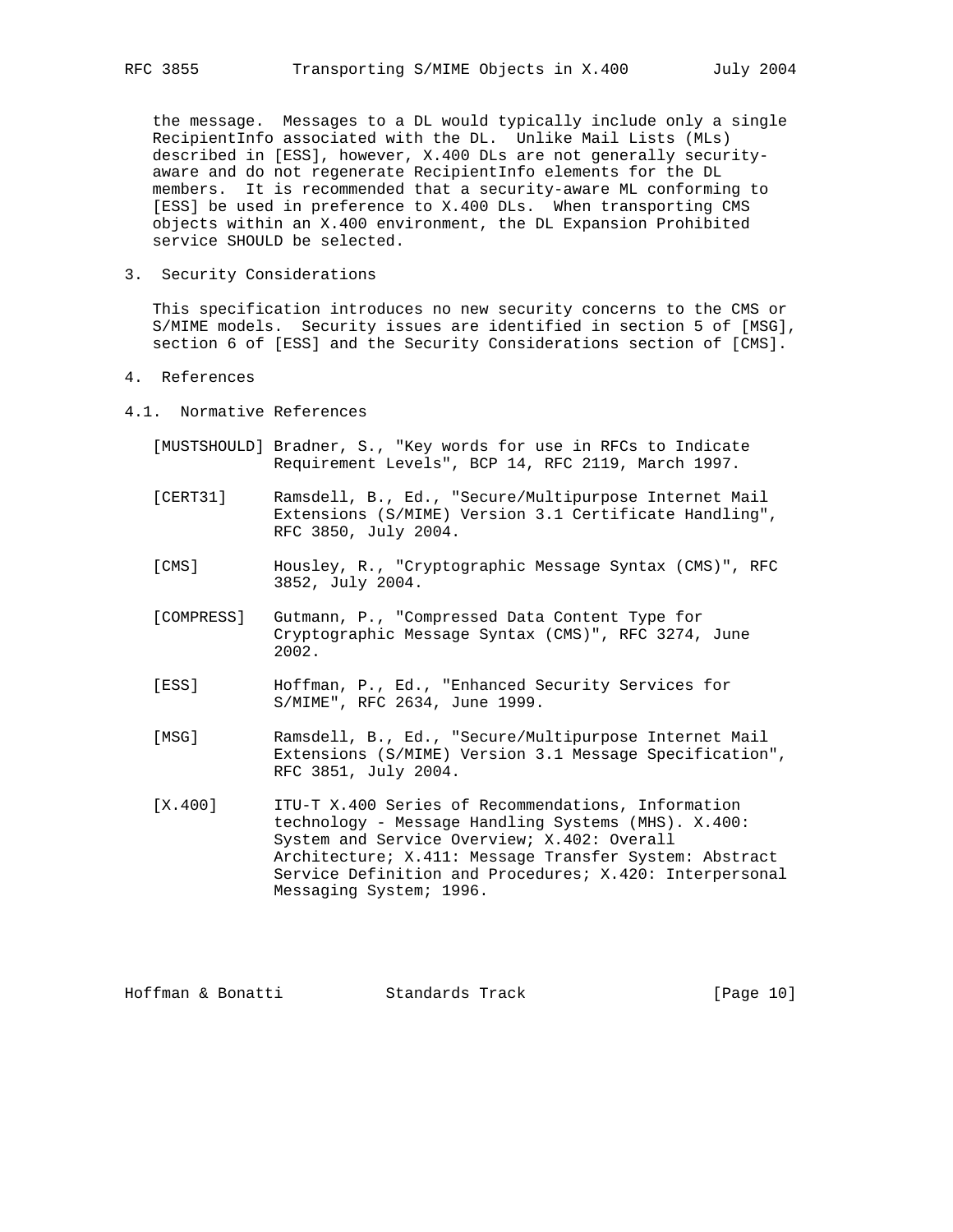- 4.2. Informative References
- [BODYMAP] Alvestrand, H., "Mapping between X.400 and RFC-822/MIME Message Bodies", RFC 2157, January 1998.
	- [MIXER] Kille, S., "MIXER (Mime Internet X.400 Enhanced Relay): Mapping between X.400 and RFC 822/MIME", RFC 2156, January 1998.
	- [X400WRAP] Hoffman, P., Bonatti, C., and A. Eggen, "Securing X.400 Content with Secure/Multipurpose Internet Mail Extensions (S/MIME), RFC 3854, July 2004.
- 5. Authors' Addresses

 Paul Hoffman Internet Mail Consortium 127 Segre Place Santa Cruz, CA 95060 USA

EMail: phoffman@imc.org

 Chris Bonatti IECA, Inc. 15309 Turkey Foot Road Darnestown, MD 20878-3640 USA

EMail: bonattic@ieca.com

Hoffman & Bonatti Standards Track [Page 11]